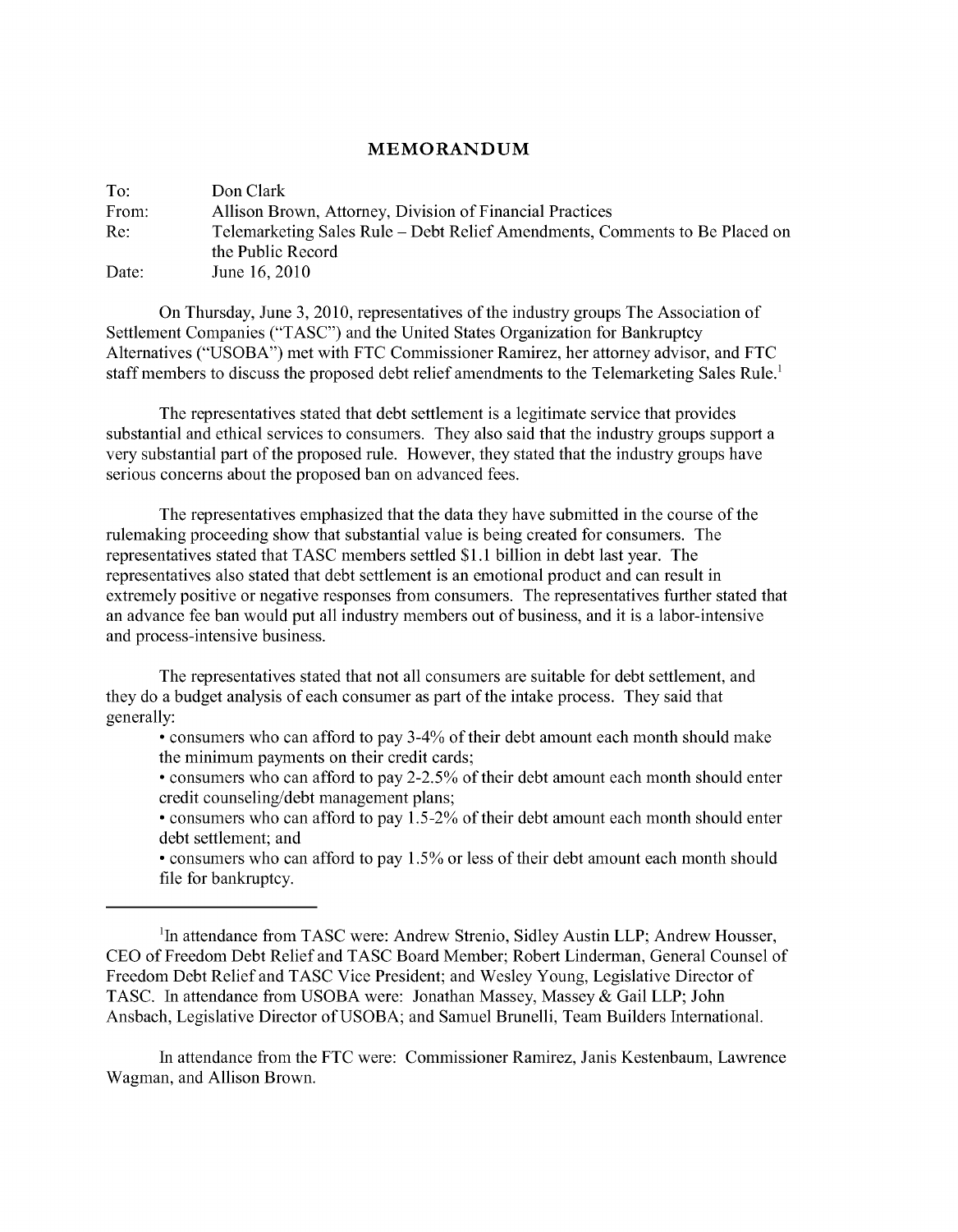With respect to the fee structures that debt settlement companies generally use, the representatives stated that debt settlement companies employ different fee models, but many charge 15-20% of the consumer's debt amount, collected in equal installments over 18-24 months. The representatives stated that the law drafted by the Uniform Law Commission, adopted in various forms in several states, allows debt settlement companies to charge 17% of the debt amount over 18 months. The representatives stated that this framework is a better model for fee limitations than the FTC's proposed advance fee ban.

The representatives said that before the companies negotiate settlements, they provide budgeting advice to consumers and provide consumers information about their rights with respect to debt collection. These services cost money, and they need to collect fees to support them.

The representatives said that although interest and fees are added to consumers' debts while they are in the program, about 50-60% of consumers are already delinquent on their debts when they contact the debt settlement company. Also, once the consumer has been delinquent for six months, there is a reduction in or cessation of fees and interest that is added to the debt balances.

The representatives stated that Freedom Debt Relief has 600 employees — 130 are in sales/enrollment; 160 are in customer service; 150 conduct negotiations; and the remaining 160-170 are in various other support roles, including information technology and human resources. The representatives said that debt settlement is a high-touch business; they average nine customer interactions per month, and no company will be able to capitalize all of the up-front expense that these interactions entail.

The representatives said that another problem with an advance fee ban is that a contingency fee model would result in a power shift to the creditors; creditors would know that the negotiator would not get paid anything until a settlement occurs; thus, the creditor would offer smaller debt reductions because it would believe that the negotiator would take any settlement in order to get paid. The representatives said that creditors are advocating for the advance fee ban in this proceeding and in state legislatures because it would help them financially.

The representatives said that the better debt settlement companies engage in significant consumer education about debt collection, and there would be little incentive to engage in such education if an advance fee ban is imposed. In addition, companies would have the incentive to get as many people as possible enrolled in the program; even if 80% drop out, the company would receive some fees eventually, but this structure would hurt consumers.

The representatives said that they typically spread the fees over half of the program; they do not spread the fees over the entire projected life of the program because at the outset, they do not know how many months it will take consumers to finish the program. One survey, conducted by QSS, reported that half of the consumers who finish the program complete it in two years or less. If early-completing consumers were scheduled to pay fees over three years,